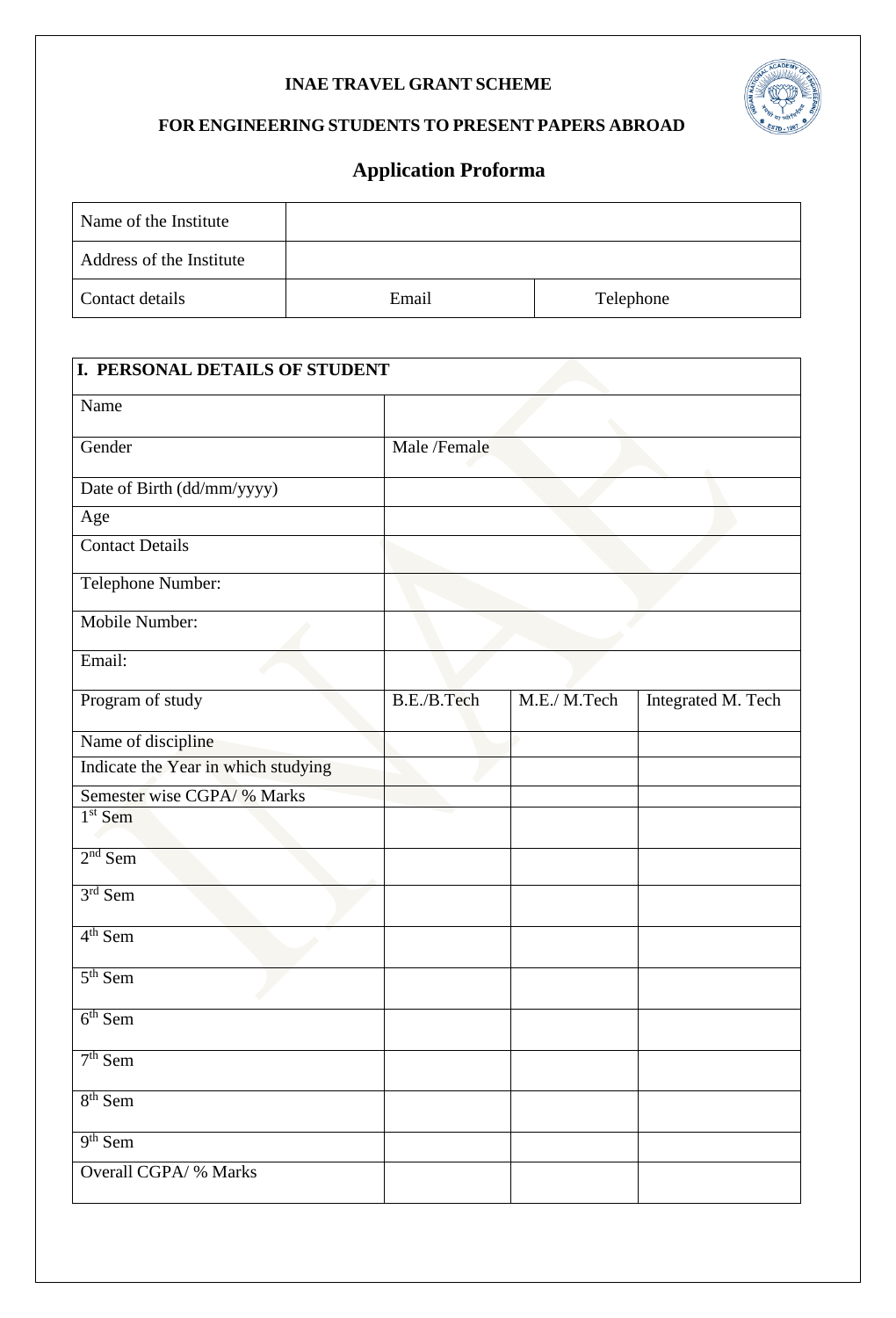| Details of financial support received<br>earlier for international travel under this         |                                                                                                                                                                                                                                                                                                                                                                                              |                                                               |  |
|----------------------------------------------------------------------------------------------|----------------------------------------------------------------------------------------------------------------------------------------------------------------------------------------------------------------------------------------------------------------------------------------------------------------------------------------------------------------------------------------------|---------------------------------------------------------------|--|
| scheme (if any)                                                                              |                                                                                                                                                                                                                                                                                                                                                                                              |                                                               |  |
| Details of International events attended                                                     |                                                                                                                                                                                                                                                                                                                                                                                              |                                                               |  |
| (if any) during the last three years, (name                                                  |                                                                                                                                                                                                                                                                                                                                                                                              |                                                               |  |
| of the event, dates, venue in                                                                |                                                                                                                                                                                                                                                                                                                                                                                              |                                                               |  |
| chronological order).                                                                        |                                                                                                                                                                                                                                                                                                                                                                                              |                                                               |  |
| <b>II. PERSONAL DETAILS OF GUIDE/SUPERVISOR</b>                                              |                                                                                                                                                                                                                                                                                                                                                                                              |                                                               |  |
| Name of Guide/Supervisor                                                                     |                                                                                                                                                                                                                                                                                                                                                                                              |                                                               |  |
| Designation                                                                                  |                                                                                                                                                                                                                                                                                                                                                                                              |                                                               |  |
| Address of Guide/Supervisor                                                                  |                                                                                                                                                                                                                                                                                                                                                                                              |                                                               |  |
| Contact details of Guide/Supervisor                                                          |                                                                                                                                                                                                                                                                                                                                                                                              |                                                               |  |
| Telephone Number:                                                                            |                                                                                                                                                                                                                                                                                                                                                                                              |                                                               |  |
| Mobile Number:                                                                               |                                                                                                                                                                                                                                                                                                                                                                                              |                                                               |  |
| Email:                                                                                       |                                                                                                                                                                                                                                                                                                                                                                                              |                                                               |  |
|                                                                                              |                                                                                                                                                                                                                                                                                                                                                                                              | III. CONFERENCE/SEMINAR/SYMPOSIUM/WORKSHOP/EXHIBITION DETAILS |  |
|                                                                                              |                                                                                                                                                                                                                                                                                                                                                                                              |                                                               |  |
| Name of the Event                                                                            |                                                                                                                                                                                                                                                                                                                                                                                              |                                                               |  |
| Name of the Organizer(s)                                                                     |                                                                                                                                                                                                                                                                                                                                                                                              |                                                               |  |
| Participation in the Event                                                                   |                                                                                                                                                                                                                                                                                                                                                                                              | Physical Participation/Online Participation                   |  |
| Venue                                                                                        |                                                                                                                                                                                                                                                                                                                                                                                              |                                                               |  |
| Website of the event                                                                         |                                                                                                                                                                                                                                                                                                                                                                                              |                                                               |  |
| <b>Broad Area of Event</b>                                                                   | Civil Engineering/ Computer and Information Technologies/<br>Mechanical Engineering/ Chemical Engineering and Biotechnology<br>Electrical Engineering/Electronics and Communication Engineering<br>Aerospace Engineering/ Mining, Metallurgical and Materials/<br>Engineering/Nuclear Power and Energy Technologies /<br>Interdisciplinary Engineering and Technology<br>Any other (Specify) |                                                               |  |
| <b>Date Starting</b>                                                                         |                                                                                                                                                                                                                                                                                                                                                                                              |                                                               |  |
| Date Ending                                                                                  |                                                                                                                                                                                                                                                                                                                                                                                              |                                                               |  |
| Purpose of visit                                                                             |                                                                                                                                                                                                                                                                                                                                                                                              | Oral Presentation / Poster Presentation/ Exhibit Presentation |  |
|                                                                                              | Any other (Specify)                                                                                                                                                                                                                                                                                                                                                                          |                                                               |  |
|                                                                                              |                                                                                                                                                                                                                                                                                                                                                                                              |                                                               |  |
| <b>Status of Presenter</b>                                                                   |                                                                                                                                                                                                                                                                                                                                                                                              | Single author / One of the authors                            |  |
| Proposed date of leaving<br>India for the event, in case of<br><b>Physical Participation</b> |                                                                                                                                                                                                                                                                                                                                                                                              |                                                               |  |
| Likely date of return to                                                                     |                                                                                                                                                                                                                                                                                                                                                                                              |                                                               |  |
| India, in case of Physical                                                                   |                                                                                                                                                                                                                                                                                                                                                                                              |                                                               |  |
| Participation<br>Abstract/ full text of paper                                                | To be enclosed                                                                                                                                                                                                                                                                                                                                                                               |                                                               |  |
| as submitted for the event                                                                   |                                                                                                                                                                                                                                                                                                                                                                                              |                                                               |  |
|                                                                                              |                                                                                                                                                                                                                                                                                                                                                                                              |                                                               |  |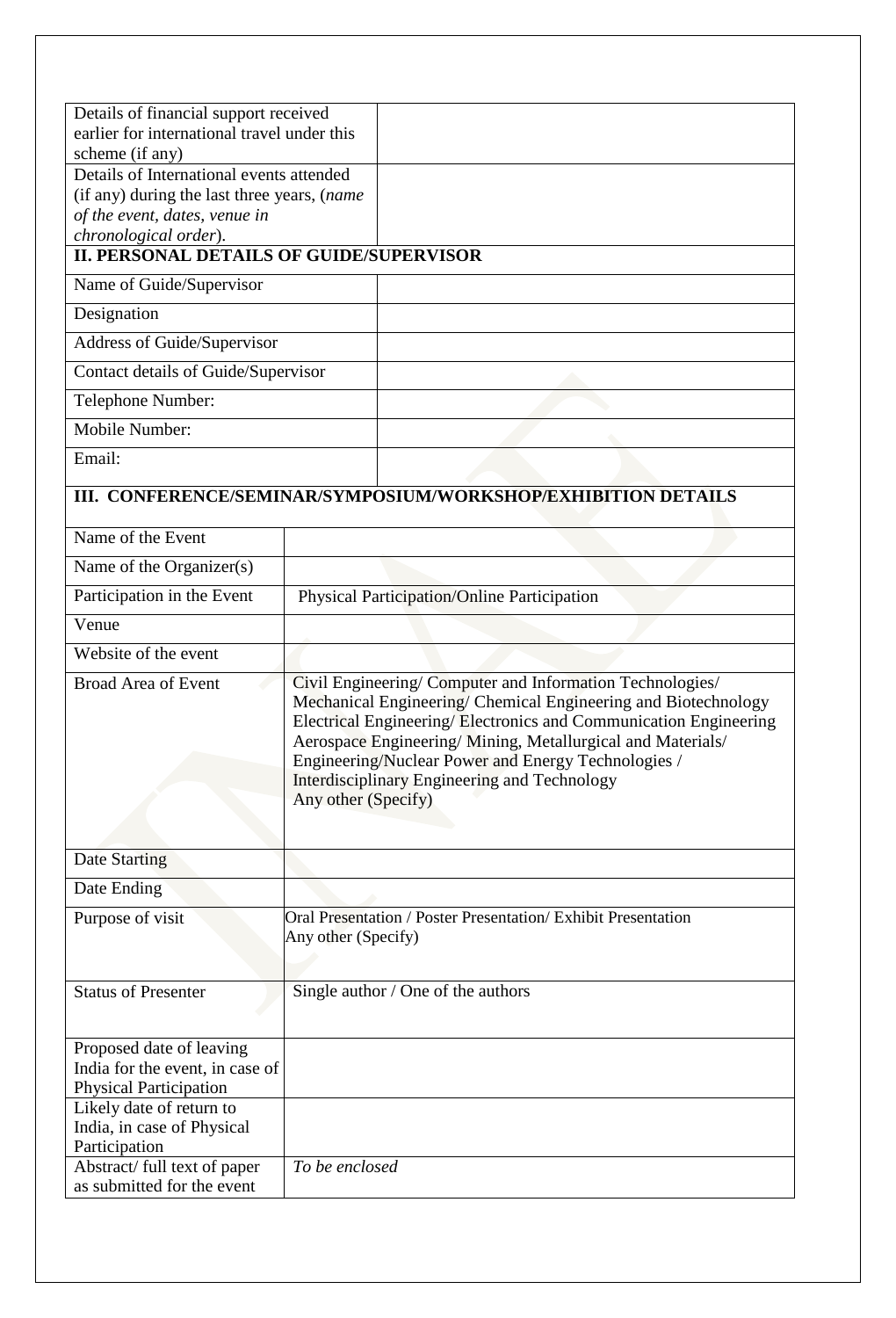| Project Impact (Not                             |                                                                                                                                                                                                               |
|-------------------------------------------------|---------------------------------------------------------------------------------------------------------------------------------------------------------------------------------------------------------------|
| exceeding 100 words)                            | To be enclosed                                                                                                                                                                                                |
| Expected outcome (Not<br>exceeding 100 words)   | To be enclosed                                                                                                                                                                                                |
| IV. DETAILS OF ESTIMATED EXPENDITURE            |                                                                                                                                                                                                               |
| Anticipated Air-fare for                        |                                                                                                                                                                                                               |
| discounted / concessional                       |                                                                                                                                                                                                               |
| air tickets, in case of                         |                                                                                                                                                                                                               |
| <b>Physical Participation</b>                   |                                                                                                                                                                                                               |
| (in Rs.)                                        |                                                                                                                                                                                                               |
| Registration Fee (in Rs.)                       |                                                                                                                                                                                                               |
| Visa Fee, in case of Physical                   |                                                                                                                                                                                                               |
| Participation (in Rs.)<br>Total (in Rs.)        |                                                                                                                                                                                                               |
| Have you approached                             |                                                                                                                                                                                                               |
| anyother organization /                         |                                                                                                                                                                                                               |
| agency for financial                            |                                                                                                                                                                                                               |
| assistance? If so, give                         |                                                                                                                                                                                                               |
| details.                                        |                                                                                                                                                                                                               |
|                                                 | <b>Certificate by the student</b>                                                                                                                                                                             |
|                                                 |                                                                                                                                                                                                               |
| I certify that                                  |                                                                                                                                                                                                               |
| (a) The details given above are correct.        |                                                                                                                                                                                                               |
|                                                 | (b) If the information provided is found to be incorrect at a later date, I shall return the entire                                                                                                           |
| amount.                                         |                                                                                                                                                                                                               |
|                                                 | (c) The amount received will be used for the purpose for which it is requested.                                                                                                                               |
|                                                 | (d) In case financial assistance is received from the organizers or any other agency at a later date, I                                                                                                       |
| shall pay back the amount.                      |                                                                                                                                                                                                               |
|                                                 | (e) I have read the guidelines of the scheme and I confirm I fulfill them.                                                                                                                                    |
|                                                 |                                                                                                                                                                                                               |
| Place:                                          |                                                                                                                                                                                                               |
| Date:                                           | (Signature of the applicant)                                                                                                                                                                                  |
|                                                 | <b>Endorsement by the Head of the Institution</b>                                                                                                                                                             |
|                                                 |                                                                                                                                                                                                               |
|                                                 |                                                                                                                                                                                                               |
|                                                 | I have verified the particulars of the student as given above and confirm that he/she is selected for<br>presenting the research paper in the international scientific event (conference /seminar/ symposium/ |
|                                                 |                                                                                                                                                                                                               |
|                                                 |                                                                                                                                                                                                               |
| student of our institution.                     |                                                                                                                                                                                                               |
|                                                 |                                                                                                                                                                                                               |
|                                                 |                                                                                                                                                                                                               |
|                                                 | Signature and Seal                                                                                                                                                                                            |
|                                                 |                                                                                                                                                                                                               |
|                                                 | Name and address                                                                                                                                                                                              |
|                                                 |                                                                                                                                                                                                               |
| Place:                                          |                                                                                                                                                                                                               |
| Date:                                           | Designation                                                                                                                                                                                                   |
|                                                 | Note: In case, the "Endorsement by the Head of the Institution" is not signed by the Head of the<br>Institution in the soft copy being forwarded to INAE, the form should be submitted through the Head of    |
| the Institution from his/her official email ID. |                                                                                                                                                                                                               |
|                                                 |                                                                                                                                                                                                               |